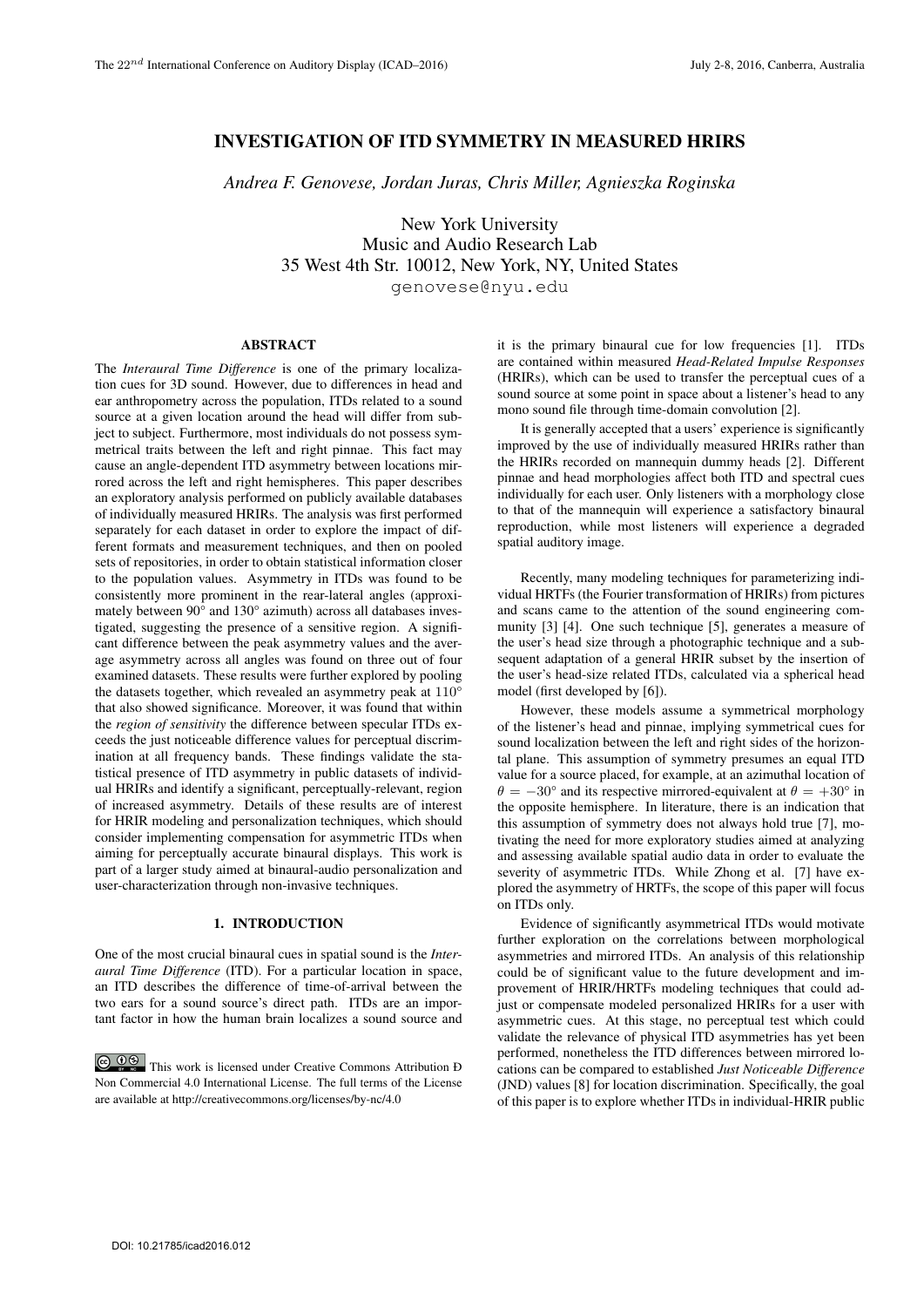databases are statistically asymmetric and whether there is a pattern in the asymmetry across angles in the horizontal plane. This exploratory analysis is part of a bigger study by New York University's Music and Research Laboratory (NYU-MARL), which is focused on extracting personalized spatial audio cues through non-invasive techniques.

#### 2. DATABASES

For this analysis, publicly available databases of individual HRIRs were collected. The datasets were chosen on the basis of their frequent use within the field and their diversity in terms of sample rate and measurement methodology. Four databases of individual HRIRs measurements were found to be suitable for this analysis. Due to the different characteristics and measurement methods of the databases, it was decided that the analysis of ITD asymmetry would be preformed separately and independently for each dataset. The four selected datasets are: LISTEN [9], CIPIC [10], FIU [11] and MARL [12].

# 2.1. LISTEN database

This database was recorded for the LISTEN project [9] initiated as a collaboration between IRCAM and AKG. This set was recorded on 51 subjects<sup>1</sup> at 44.1 kHz sampling rate. The set consists of 187 locations per subject, measured at different azimuth resolutions for 10 respective elevation angles spaced at 15° from  $\phi = -45^{\circ}$  to  $+90^\circ$ .

The advantage of this set lies in its measurement technique which made use of a crane structure, to precisely move a loudspeaker along a rig, and of a software-controlled rotating chair with a headrest used to rotate the subject to the desired azimuth degree. Using a single loudspeaker avoided the issue of having to compensate for each loudspeaker position. In comparison with other datasets in this list, the method used for LISTEN limited the possibility of measurement errors caused by human misalignments with the target angle, which would likely affect ITDs. Furthermore, the microphone capsules used for recording allowed for blocked-meatus conditions to prevent resonance of the ear-canal.

The drawback of the LISTEN database is the 44.1 kHz sampling rate which gives a low temporal resolution for estimating the magnitude of ITD asymmetry (distance between samples is  $22\mu s$ as opposed to  $10\mu s$  in the 96 kHz case).

# 2.2. CIPIC database

The CIPIC database [10] was compiled and made publicly available by UC Davis. This set consists of 25 azimuth locations recorded between -80° to +80° in azimuth and 50 different elevations from  $-45^{\circ}$  to  $+230.625^{\circ}$  (steps of 5.625°), for a total of 1250 locations recorded per subject (45 subjects). HRTFs were measured using Golay-code signals at 44.1 kHz, where the subject seated in a 1m radius hoop aligned to the subject's interaural axis. Subjects were not constrained but were able to monitor their head position.

One particularly interesting aspect of this measurement set is the inclusion of a detailed collection of anthropometric data of head and pinna morphology parameters which allows for the possibility of a future correlational study between ITD asymmetries

and anthropomorphic asymmetries. Pinna measurements were collected on both sides of the head, providing useful information about morphological asymmetries within subjects' ear characteristics. However, the CIPIC dataset was constructed using a nonoptimal sample rate (44.1 kHz) for a high-precision detection of onsets.

#### 2.3. FIU database

The Florida International University DSP Lab measured the individual HRTFs of 15 different subjects<sup>2</sup> at 12 azimuth locations (30° spacing) and 6 elevations [11]. Recordings were conducted at 96 kHz and were accompanied by anthropometric data measured via a 3D scan of the pinnae. The set includes measurements for 6 different elevations spaced at 18° apart from −36° to 54°. The measurements were conducted using the HeadZap system from AuSIM 3D using Golay-Code. The recording methodology relied on a rotating chair and a laser pointer to align the subject, and is thus not fully reliable as tiny head movements between measurements might give rise to ITD asymmetries. It was found that one of the angle mirrored pairs  $(\pm 150^\circ)$  had to be dropped due to problems in the set composition where the HRIR data from  $-150^{\circ}$  was identical to that at  $+150^{\circ}$ .

### 2.4. MARL database

The last database to be analyzed was the NYU MARL (Music and Audio Research Lab) dataset collected by Andreopolou et al. [12] in 2013 and formatted to the MARL repository standard described in [13]. Four participating subjects had their personal HRTFs measured ten times each using different alignment methods (rotating stool with laser pointer or magnetic tracker) at a 48 kHz sampling rate. The MARL dataset thus allows for the study of HRTF feature variability across measurements. HRTFs were measured with a resolution of 10° azimuth and 15° elevation angles (going from -30° to +30° of elevation) for a total of 180 filter pairs per set. 40 sets (10 sets per 4 subjects) were collected — reduced to 32 after removal of corrupted sets. HRTFs were recorded with different techniques across repeated measurements using Golay Code, Maximum Length Sequences, and sine sweep signals.

In this paper, each repeated measurement on the same subject was treated as if it were a different independent subject, thus pooling together different measurement techniques within the dataset. The shortcomings of this dataset for our purposes are due to the low-precision of the alignment techniques and non-uniformity of the measurement method. These factors make it hard to discern between the presence of asymmetry in ITD and simple misalignments due to head movements during recording. These key aspects make MARL a very different dataset that has to be interpreted more carefully than the rest. The actual number of subjects is low, so a low variance of asymmetry is expected. However, it is interesting to explore how the non-uniformity of techniques will impact measurement error and therefore the results.

# 3. ANTHROPOMETRIC ASYMMETRY

Table 1 illustrates a pre-analysis exploration on the symmetry of individuals' anthropometric data included in the CIPIC database for a sample of their measured subjects. The provided data [10] includes a variety of pinnae measurements for both the left and

<sup>&</sup>lt;sup>1</sup>"Subject 1034" was later removed from the set due to inconsistencies in measurement data. So, 50 subjects were ultimately considered.

<sup>2</sup>Later reduced to 14 due to a formatting problem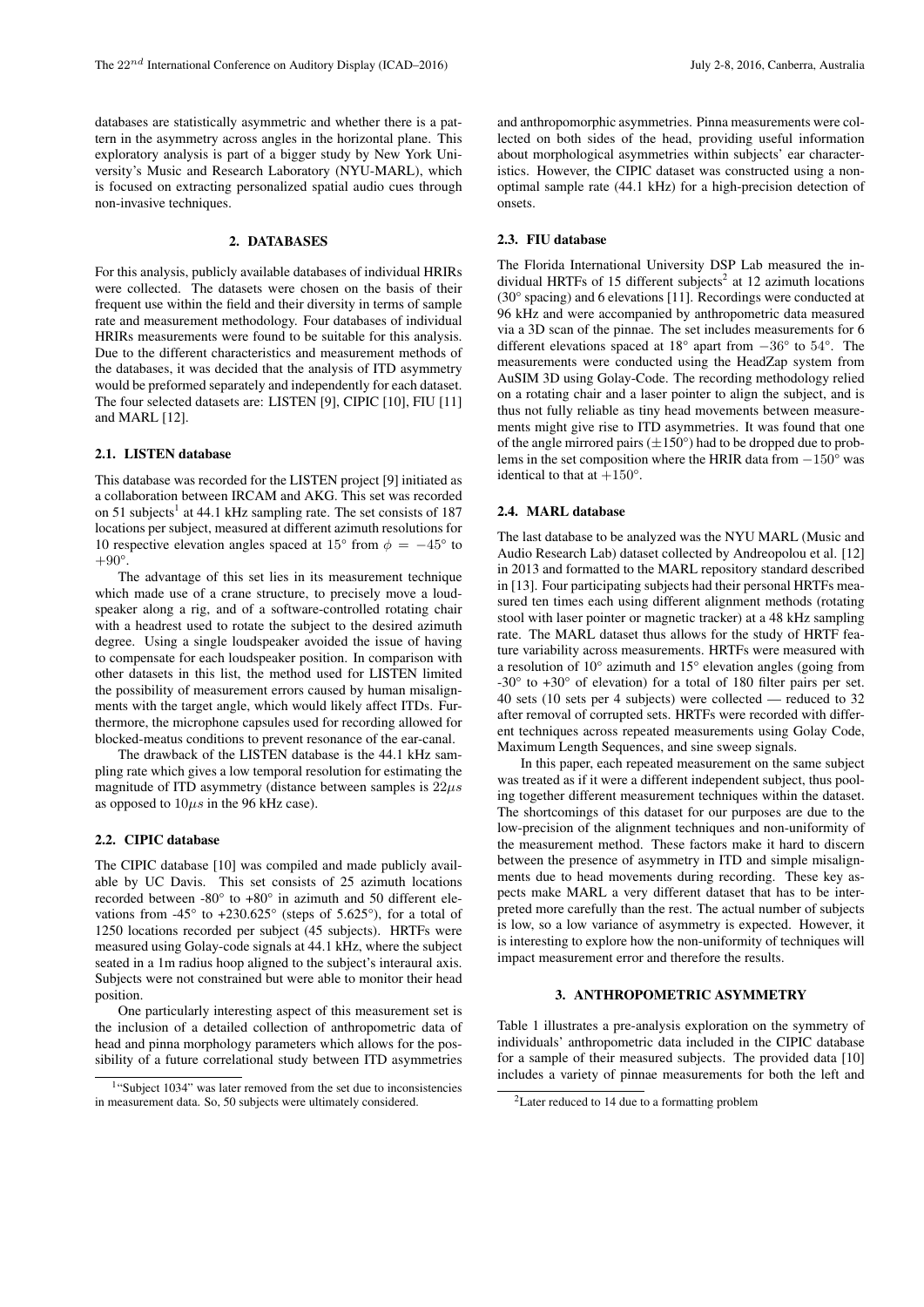| <b>Anthropometric Feature</b>            | Mean   | $\sigma$ |  |
|------------------------------------------|--------|----------|--|
| Cavum Concha Height (cm)                 | 0.1213 | 0.1077   |  |
| Cymba Concha Height (cm)                 | 0.0910 | 0.0642   |  |
| Cavum Concha Width (cm)                  | 0.1357 | 0.0883   |  |
| Fossa Height (cm)                        | 0.1551 | 0.1421   |  |
| Pinna Height (cm)                        | 0.3207 | 0.2737   |  |
| Pinna Width (cm)                         | 0.1613 | 0.1251   |  |
| Intertragal Incisure Width (cm)          | 0.0715 | 0.0551   |  |
| Cavum Concha Depth (cm)                  | 0.1295 | 0.1152   |  |
| Pinna Rotation Angle (deg <sup>o</sup> ) | 0.0957 | 0.0415   |  |
| Pinna Flare Angle (deg <sup>o</sup> )    | 0.0813 | 0.0638   |  |

Table 1: Mean and Standard deviation of the left-right difference of pinnae features measurements for 37 subjects in CIPIC

the right hemisphere. The table reports the values of the average feature difference between the left and right ear measure across subjects, and the standard deviation of these differences. The most varied feature across subjects is the "Pinna Height", with an average difference of 0.3207 cm. The presence of these morphological asymmetries supports the hypothesis that ITDs will also be asymmetrical.

## 4. ANALYSIS AND RESULTS

All of the available data was analyzed to produce a series of plots intended to illustrate the presence and severity of asymmetry specific to ITDs. Due to the mismatch in angle resolutions, sample rate, and reliability of measurement techniques, the first-stage of the analysis did not pool the data but was rather conducted separately for each database. Each set is therefore analyzed in its own context, allowing us to observe whether different measurement methods yield different results.

In the context of this document, the ITD was calculated as a measure in samples (then translated into seconds) between the two points of maximum time-domain cross-correlation, between the left and right ear HRIR signals. For consistency, the ITD cross-correlation calculation function was applied to each database, including those who already provided ITD data. This was not possible, however, for the FIU database, as the HRIR measurements were only available in a minimum phase format therefore the provided ITD values were used. To account for clear measurement errors, a pre-analysis inspection of the data led to the discarding of strong outlier measurements that could affect the results.

The ITD symmetry for every subject was calculated as the absolute value of the difference of ITD magnitude with that of their respective mirrored counterpart. A difference of 0 would indicate complete symmetry between hemispheres, while a higher absolute difference would point to a higher level of asymmetry. The values were averaged across each set of *N* subjects for every available angle  $\theta \in [0; 180]$  within each dataset:

$$
\bar{S}(\theta) = \frac{1}{N} \sum_{n \in N} ||ITD_n(\theta)| - |ITD_n(360^\circ - \theta)|| \qquad (1)
$$

The mean and standard deviation of the absolute asymmetry across subjects was measured for those angles on the horizontal plane that possessed an ITD value at both hemispheres. Thus, the 0° and 180° angles were excluded from the analysis as they lack a mirrored correspondent across hemispheres.

| <b>DATASET</b> | N     | $\theta_P$    | $\bar{S}(\theta_P)$ | $\bar{S}'$ |
|----------------|-------|---------------|---------------------|------------|
| LISTEN(a)      | 50    | $105^\circ$   | $84\mu s$           | $51\mu s$  |
| CIPIC(b)       | 45    | $115^\circ$   | $119\mu s$          | $49\mu s$  |
| FIU(c)         | 14    | $120^\circ$   | $72\mu s$           | $32\mu s$  |
| MARL (d)       | 31(4) | $150^{\circ}$ | $47 \mu s$          | $35\mu s$  |
| $D1$ (a+b+d)   | 126   | $110^\circ$   | $80\mu s$           | $45 \mu s$ |
| $D2(a+b)$      | 95    | $110^\circ$   | $94\mu s$           | $49\mu s$  |

Table 2: Peak ITD asymmetry values, peak positions across examined databases and non peak curve averages

| <b>DATASET</b> | df  | t    | $\boldsymbol{p}$ |
|----------------|-----|------|------------------|
| LISTEN (a)     | 49  | 3.91 | 1.6e-04          |
| CIPIC(b)       | 44  | 3.90 | $3e-03$          |
| FIU(c)         | 13  | 3.27 | $1.4e-04$        |
| $MARL$ (d)     | 30  | 1.51 | 0.07             |
| $D1(a+b+d)$    | 125 | 4.46 | $8.9e - 06$      |
| $D2(a+b)$      | 94  | 4.70 | $4.4e-06$        |

Table 3: One-tail t-test results. Three out of four datasets (in boldface) showed significance at 95% confidence level.

The plots in Figure 1 illustrate the average ITD difference across subjects between the left and right hemispheres on the horizontal plane (0 ° elevation) for each dataset. Error bars show the 95% confidence interval boundaries for each angle. In Table 2, the peaks of the ITD average curves are reported to the nearest microsecond, along with the associated azimuth angles. Ignoring the MARL set, once notices the proximity of the peak azimuths placed around  $110^{\circ} \pm 10^{\circ}$ . In the case of MARL, no clear peaks can be identified and the curve looks somewhat flatter.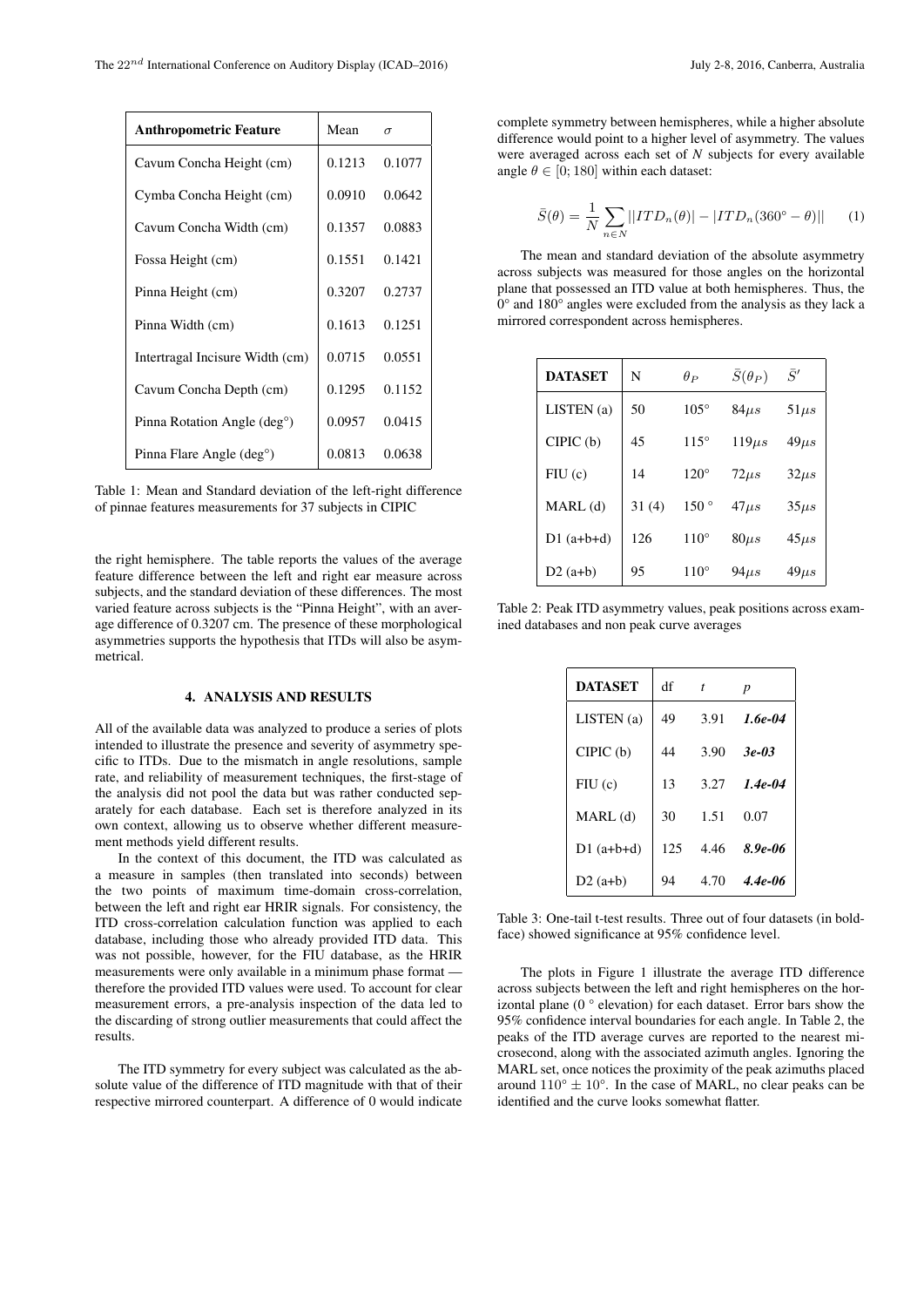

Figure 1: Average ITD symmetry and standard deviation across subjects for the available datasets calculated using (1). The azimuthal resolution depended on the set. All the ITDs were taken at zero elevation.

In Figure 2, we notice a region of higher ITD asymmetry magnitude. For three out of the four examined databases, this region ranges roughly in the lower bound around 90° and 130° in the upper bound. Unfortunately, the precision of this statement is undermined by the absence of coherent resolution and sample rates between databases, though the general shape of the asymmetry curves across databases is similar (Figure 2).

The presence of this region motivates further exploration into whether HRIRs at certain angles are more sensitive to morphological asymmetries than others. To inspect this hypothesis, one-tailed t-tests between the ITD symmetry values at the peak azimuth  $\theta_P$  for each subject, and the curve's average asymmetry value excluding the peak  $\bar{S}'$ , were conducted for each set (details in Table 2). The results of this test highlight whether the asymmetry at the peak is significantly higher than the asymmetry at the rest of the angles, with significant difference show for three of the sets at 95% confidence ( $p < .05$ ) (Table 3).

### From Figure 2 we also note a consistent minimum ITD asymmetry at 90° azimuth indicating a possible interaction with the angle of incidence.

### 4.1. Data Pooling

After observing the results for each database, the data was pooled in order to extract ITD asymmetries representative of the entire sample population and increase confidence in the results obtained thus far. The calculated ITDs for the databases were linearly interpolated to the whole 360° horizontal plane. The FIU set was excluded due to excessively missing data. Since the MARL dataset consists of repeated measurements for four subjects and its measurement techniques are less reliable from CIPIC and LISTEN, two versions of data-pooling sets were created, one with MARL  $(D1, N = 126)$  and one without MARL  $(D2, N = 95)$ .

Results in Figure 3 show that, regardless of the inclusion of the MARL set, the asymmetry peak is centered at 110°. In both cases, the t-tests values shown in Table 2 show a significant difference (95% confidence level) of the peak region's asymmetry against all other values.

<sup>&</sup>lt;sup>3</sup>ITD angle-alignment based on Left-Right contours was considered to correct for misalignment, however that would have meant to assume a spherical head model. Preliminary tests showed that the asymmetry magnitudes were not reduced by the alignment, on the contrary they increased.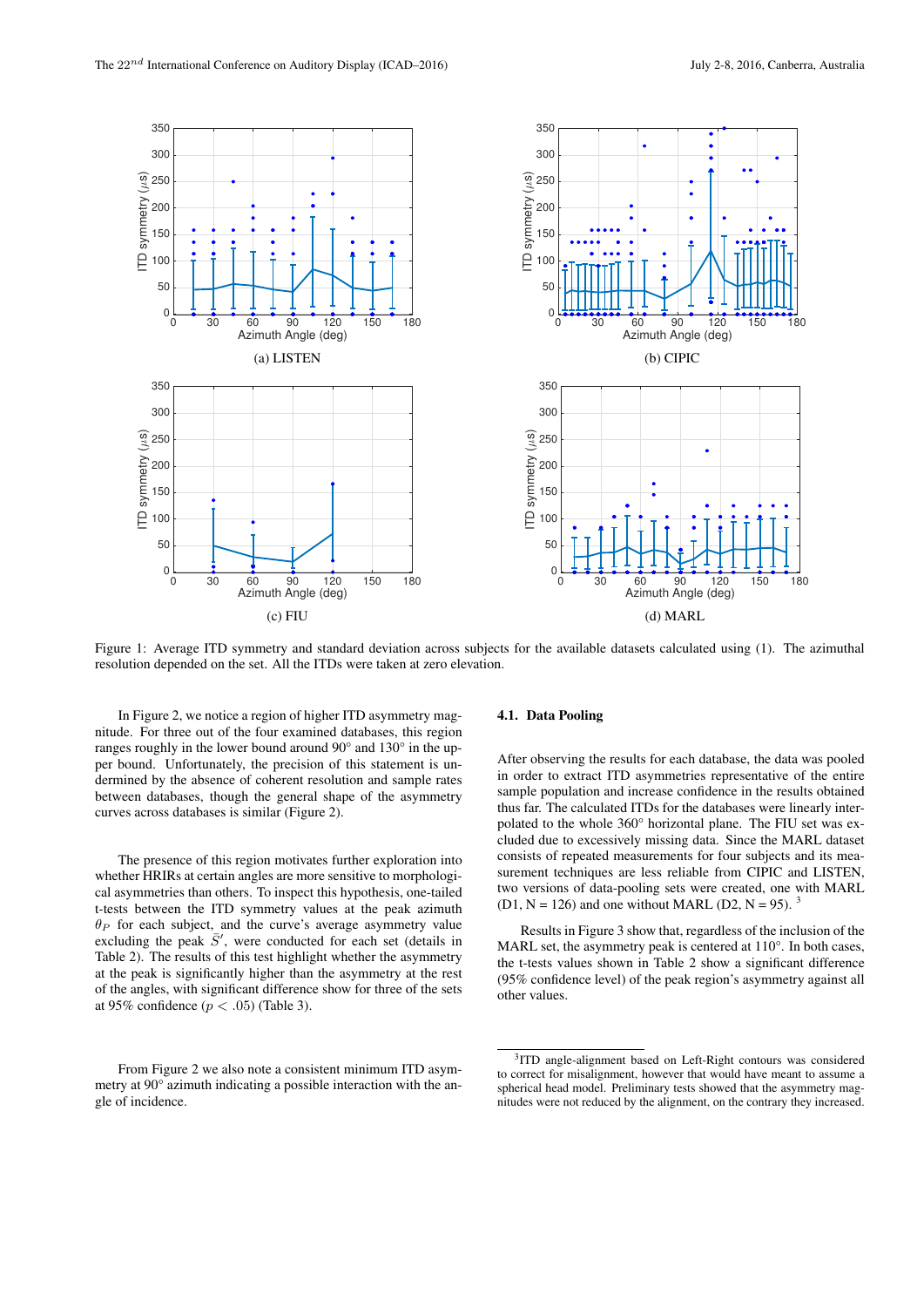

Figure 2: Close-up superposition of all mean ITD asymmetry curves across 60° and 150°. An identified region of sensitivity spans between 90° and 130°



Figure 3: Average asymmetry across the horizontal plane for pooled datasets D1 (CIPIC + LISTEN + MARL) and D2 (CIPIC + LISTEN). The dotted lines represent the sensitivity region

# 4.2. Summarization Table

Table 4 illustrates an attempt to summarize and characterize the nature of the ITD asymmetry curve of each database and parameterize its distribution across the horizontal plane. The table shows values approximated to the nearest microsecond for the grand mean, standard error, skewness and kurtosis. The standard error for the FIU database is much greater due to the smaller number of subjects. Table 4 provides a quick reference of the severity of the asymmetry in all databases. The skewness value describes the offset of the sensitivity region, while the kurtosis indicates its width.

# 5. DISCUSSION

The previous section identifies a "region of sensitivity" located between 90° and 130° azimuth, whose presence is validated by the fact that all datasets showing a significant difference between the peak asymmetry values and the average asymmetry values find their peaks located within 15°. The MARL dataset is the only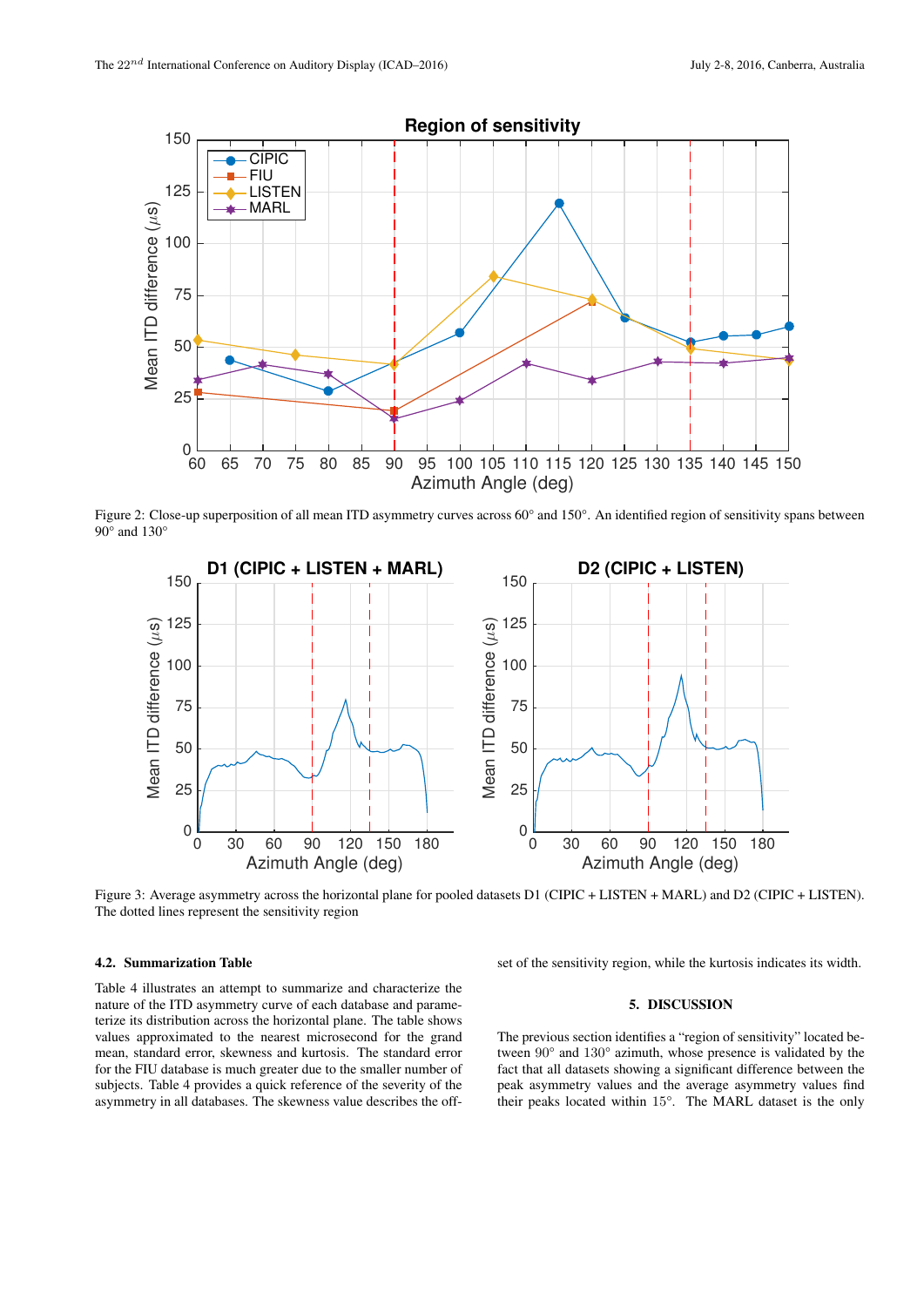| <b>Dataset</b> | N   | Mean      | Median     | SE.         | <b>Skewness</b> | Kurtosis |
|----------------|-----|-----------|------------|-------------|-----------------|----------|
| LISTEN(a)      | 50  | $54\mu s$ | $50\mu s$  | $1.8 \mu s$ | 1.43            | 3.756    |
| CIPIC(b)       | 45  | $52\mu s$ | $49\mu s$  | $2.6\mu s$  | 2.524           | 11.087   |
| FIU(c)         | 14  | $42\mu s$ | $39\mu s$  | $6.3\mu s$  | 0.341           | N/A      |
| MARL(d)        | 31  | $36\mu s$ | $37\mu s$  | $1.5 \mu s$ | $-0.946$        | 3.142    |
| $D1$ (a+b)     | 126 | $46\mu s$ | $45\mu s$  | $1 \mu s$   | 0.407           | 4.754    |
| $D2(a+b+d)$    | 95  | $49\mu s$ | $47 \mu s$ | $1.3 \mu s$ | 1.032           | 5.395    |

Table 4: Summarization of symmetry curves in each database

dataset showing non-significant results, but is less suited to explore population asymmetry parameters due to its focus on a small number of subjects. It is, however, rather suited for exploring asymmetry caused by measurement error. The four MARL subjects display more symmetric features on average, though no morphological data is provided to verify this. The lack of strong asymmetry peaks in MARL may result from the small pool of subjects, and seems to be independent of measurement method.

indicate that measurement errors are not the cause for the strong asymmetries in the other datasets. We therefore hypothesize that the asymmetry observed in the three other sets is independent of the measurement technique.

One reason to keep the datasets separate was to observe whether different measurement techniques have an impact on the magnitude of ITD asymmetry. The pooled data looked for more general statistics regarding average asymmetries and the *sensitivity region* that would approach a representative population curve. As depicted in Figure 3, a significant peak occurs at  $\theta = \pm 110^{\circ}$ , which can be regarded as the point of maximum asymmetry in the azimuth plane — observed within the proposed *region of sensitivity*. For D1 (MARL set included), the average asymmetry was about  $45\mu s$  and the peak asymmetry  $80\mu s$ . Excluding MARL (D2) the average asymmetry was  $47\mu s$  and the peak asymmetry  $94\mu s$ . T-tests for both cases showed significant difference between peak and average asymmetry ( $p < .05$ ). The inclusion of the MARL database did not have a significant impact on the results.

Is the magnitude of the ITD asymmetry large enough to cause perceptual asymmetry? Per Klumpp and Eady [8], the ITD's JND is highly frequency-dependent. The study found that for a 1 kHz pure tone the JND was on average about  $11\mu s$ , but for a 90 Hz tone the JND increased to  $75\mu s$ , while for band-limited random noise the average JND drops to  $9\mu s$ . As depicted in Figure 3, the peak values of the average ITD asymmetry range between  $80 - 94\mu s$ , exceeding the JND values for all frequency bands. Therefore, the localization error between two mirrored locations is significantly more noticeable in the region of sensitivity. Figures 1 (a) and (b) both present peaks higher than most JNDs. The asymmetry results of Figure 1 (c), and the t-test results are less reliable due to the low number of subjects (14) and error-prone methodology, but nevertheless the curve is indicative of a similar range of sensitivity between 90° and 130°.

These results are useful for guiding the study of the influence

of head and ear morphologies on sound perception. Since the peak asymmetries were found on the rear-lateral angles, it is possible to hypothesize that asymmetrical pinnae might interfere with the direct path of the sound source to the timpanus. A likely factor is illustrated in Table 1 which depicts the *Pinna Height* as the most asymmetric anthropometric feature in the pool of subjects of CIPIC.

From an engineering perspective, the impact of these findings relates to the trade-off between the complexity and accuracy of a binaural audio reproduction system. For the angles within the sensitivity range, the localization accuracy of a listener is likely to degrade if the system uses standardized non-individual HRIRs or symmetrical-head models for personalization. Depending on the application, localization accuracy might be more or less important for the correct delivery of the intended user experience. Applications aimed for entertainment, such as music or movie reproduction, are unlikely to necessitate precise localization and may prefer a simpler processing environment which assumes a spherical head model. If, instead, localization accuracy is key (i.e. binaural navigation systems or pyschoacoustics studies), then ITD asymmetry compensation should be considered.

### 6. CONCLUSIONS

This study used a number of publicly available personalized HRIR databases to investigate the presence and severity of asymmetric ITD measurement data between the left and right hemisphere on the horizontal plane. A consistent azimuth region of higher sensitivity, approximately between  $\pm 90^\circ$  to  $\pm 130^\circ$ , was identified in all datasets. T-tests confirmed that the asymmetry in the region's peak is significantly different than the average asymmetry at all other angles for three out of four datasets. These results were further explored by merging the datasets in interpolated pooled repositories, which identified a general ITD peak asymmetry at 110°, also significantly different than the average asymmetry.

From a perceptual standpoint, the asymmetry peaks in set D1 and D2, which range from  $80\mu s$ to $94\mu s$ , are higher than the ITD JND thresholds found in [8]. At least for the examined datasets, the peak asymmetries in the sensitivity region are likely to be severe enough to be noticeable at all frequencies.

These findings validate the statistical presence of perceptuallynoticeable asymmetric ITDs in individually measured subjects. The likely causes of ITD asymmetries are the anthropometric